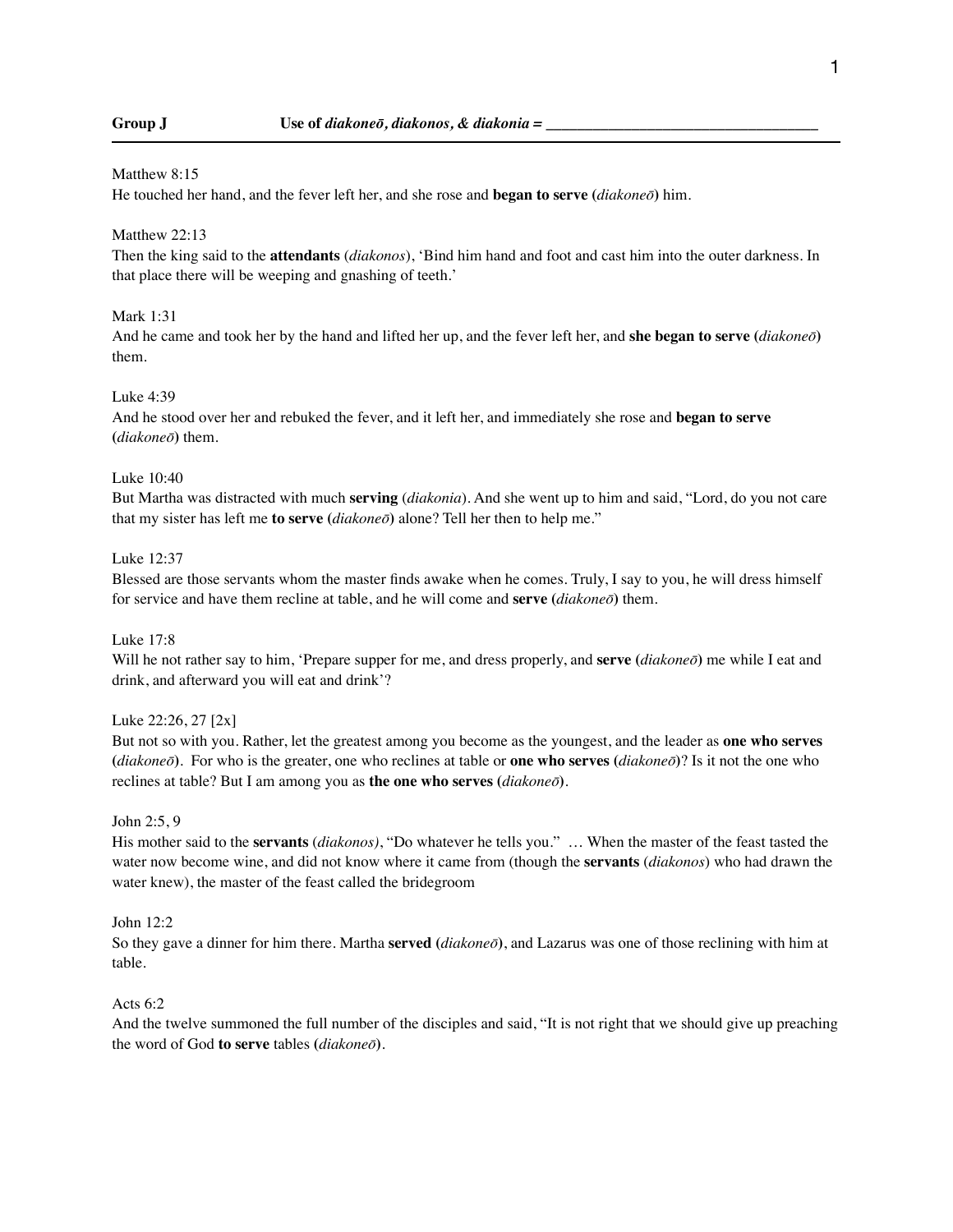#### Matthew 4:11

Then the devil left him, and behold, angels came and **were ministering** (*diakoneō*) to him.

# Mark 1:13

And he was in the wilderness forty days, being tempted by Satan. And he was with the wild animals, and the angels **were ministering** (*diakoneō*) to him.

# Luke 8:3

and Joanna, the wife of Chuza, Herod's household manager, and Susanna, and many others, who **provided for** (*diakoneō*) them out of their means.

#### Matthew 27:55

There were also many women there, looking on from a distance, who had followed Jesus from Galilee, **ministering** (*diakoneō*) to him,

# Mark 15:41

When he was in Galilee, they followed him and **ministered** (*diakoneō*) to him, and there were also many other women who came up with him to Jerusalem.

#### Matthew 25:44

Then they also will answer, saying, 'Lord, when did we see you hungry or thirsty or a stranger or naked or sick or in prison, and **did** not **minister** (*diakoneō*) to you?'

#### Matthew 22:13

Then the king said to the **attendants** (*diakonos*), 'Bind him hand and foot and cast him into the outer darkness. In that place there will be weeping and gnashing of teeth.'

Group M Use of *diakone*<sup> $\bar{o}$ </sup>*, diakonos*, & *diakonia* =

# Matthew 20:26, 28 (see also Mark 10:43, 45)

It shall not be so among you. But whoever would be great among you must be your **servant** (*diakonos*), … even as the Son of Man came not **to be served** (*diakoneō*) but **to serve** (*diakoneō*), and to give his life as a ransom for many."

#### John 12:26

If anyone **serves** (*diakoneō*) me, he must follow me; and where I am, there will my **servant** (*diakonos*) be also. If anyone **serves** (*diakoneō*) me, the Father will honor him.

# Matthew 23:11

The greatest among you shall be your **servant** (*diakonos*).

#### Mark 9:35

And he sat down and called the twelve. And he said to them, "If anyone would be first, he must be last of all and **servant** (*diakonos*) of all."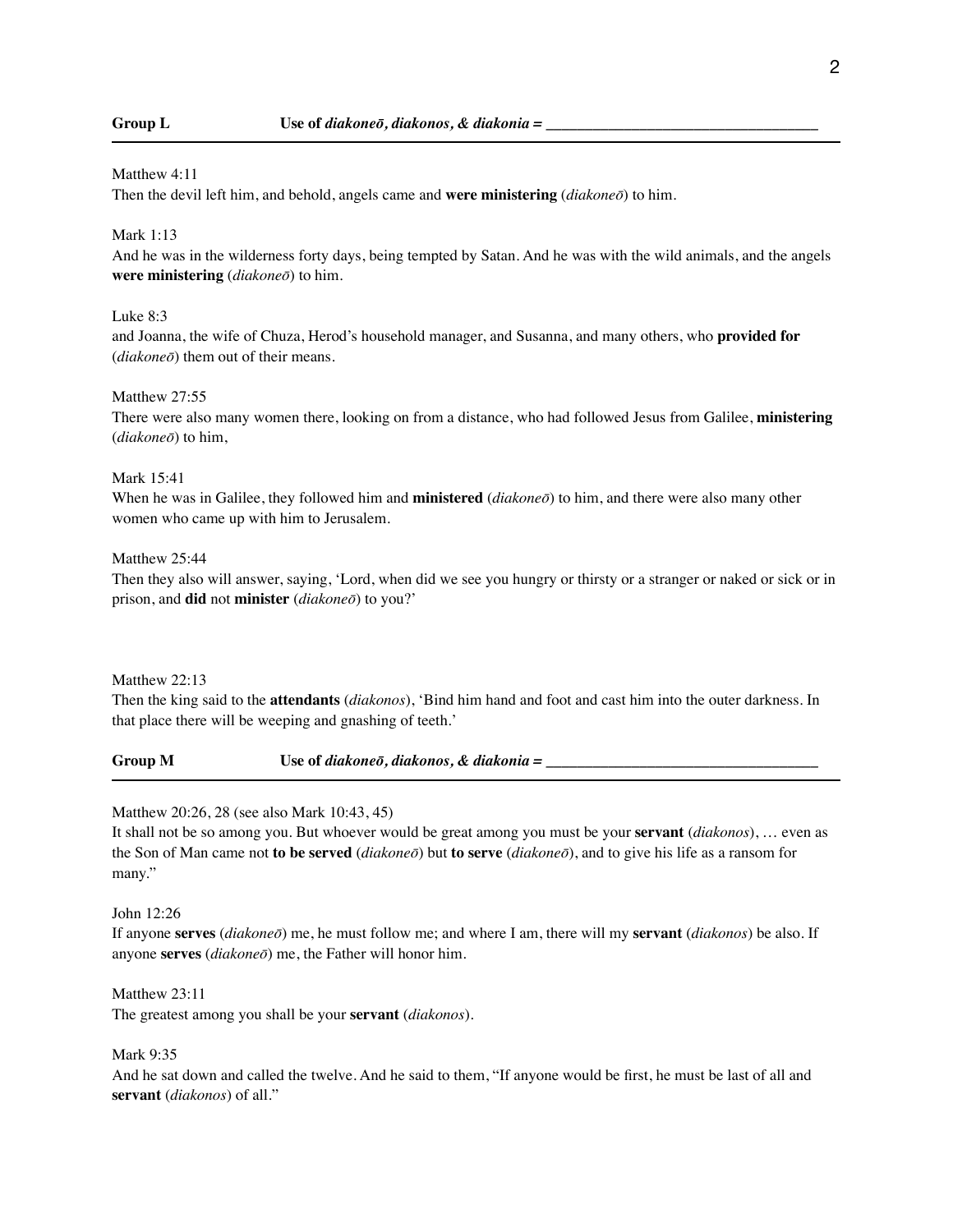#### Acts 1:17, 25

"For he was numbered among us and was allotted his share in this **ministry** (*diakonia*). … to take the place in this **ministry** (*diakonia*) and apostleship from which Judas turned aside to go to his own place."

# Acts 6:4

But we will devote ourselves to prayer and to the **ministry** (*diakonia*) of the word."

# Romans 15:8

For I tell you that Christ became a **servant** (*diakonos*) to the circumcised to show God's truthfulness, in order to confirm the promises given to the patriarchs,

#### Ephesians 4:[11]12

And he gave the apostles, the prophets, the evangelists, the shepherds and teachers, to equip the saints for the work of **ministry** (*diakonia*), for building up the body of Christ,

Hebrews 1:14 Are they not all ministering spirits sent out **to serve** (*diakonia*) for the sake of those who are to inherit salvation?

#### 1 Peter 1:12

It was revealed to them that they {OT prophets} **were serving** (*diakonos*) not themselves but you, in the things that have now been announced to you through those who preached the good news to you by the Holy Spirit sent from heaven, things into which angels long to look.

2 Corinthians 11:15, 23 [in 2 Corinthians 11:7ff]

So it is no surprise if his **servants** (*diakonos*), also, disguise themselves as **servants** (*diakonos*) of righteousness. Their end will correspond to their deeds. … Are they **servants** (*diakonos*) of Christ? I am a better one—I am talking like a madman—with far greater labors, far more imprisonments, with countless beatings, and often near death.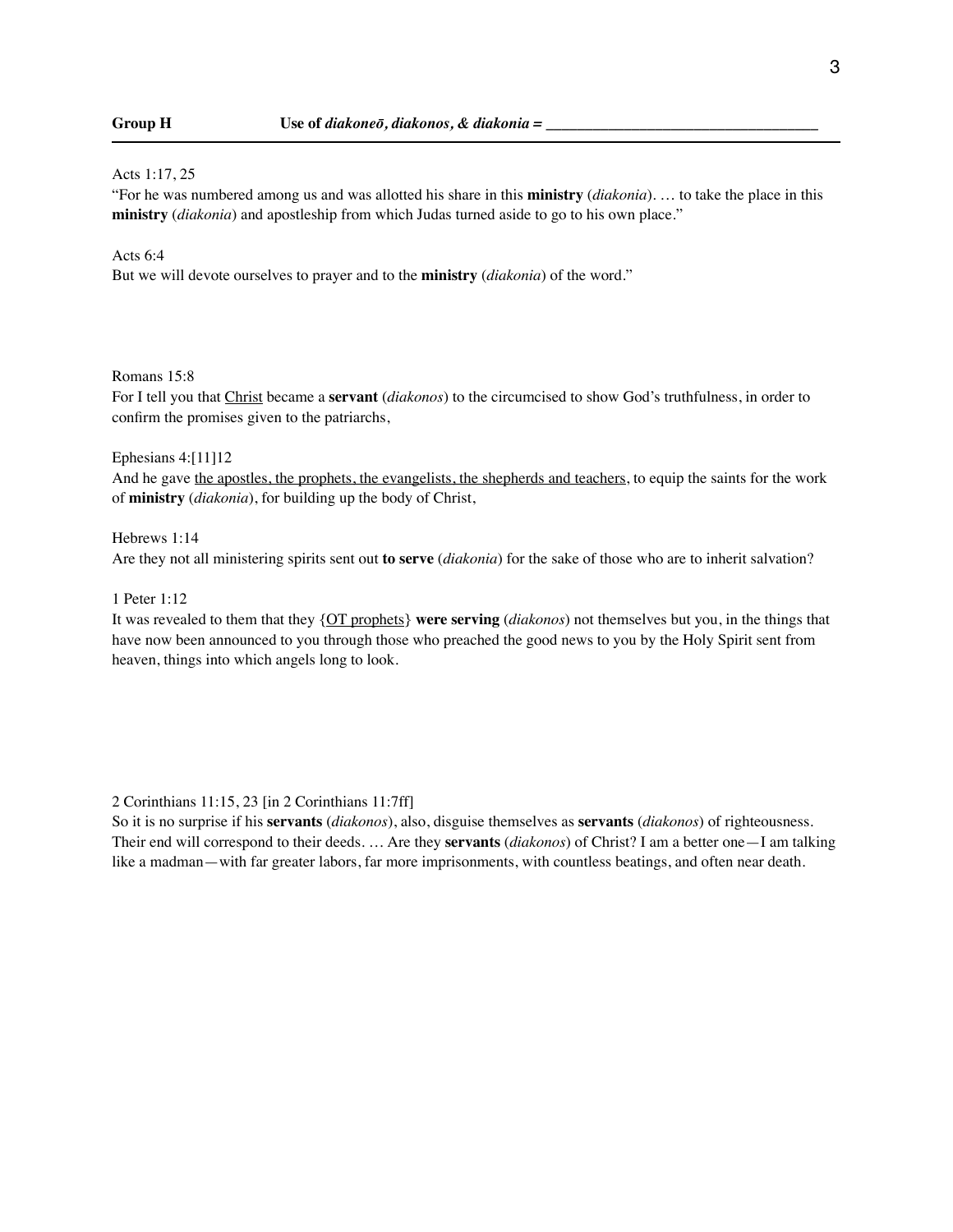# Acts 20:24

But I do not account my life of any value nor as precious to myself, if only I may finish my course and the **ministry** (*diakonia*) that I received from the Lord Jesus, to testify to the gospel of the grace of God.

# Acts 21:19

After greeting them, he related one by one the things that God had done among the Gentiles through his **ministry** (*diakonia*).

Romans 11:13

Now I am speaking to you Gentiles. Inasmuch then as I am an apostle to the Gentiles, I magnify my **ministry** (*diakonia*).

### 1 Corinthians 3:5

What then is Apollos? What is Paul? **Servants** (*diakonos*) through whom you believed, as the Lord assigned to each.

## 2 Corinthians 3:3, 6, 7, 8, 9

And you show that you are a letter from Christ **delivered** (*diakoneō*) by us, written not with ink but with the Spirit of the living God, not on tablets of stone but on tablets of human hearts. … who has made us sufficient to be **ministers** (*diakonos*) of a new covenant, not of the letter but of the Spirit. For the letter kills, but the Spirit gives life. Now if the **ministry** (*diakonia*) of death, carved in letters on stone, came with such glory that the Israelites could not gaze at Moses' face because of its glory, which was being brought to an end, will not the **ministry** (*diakonia*) of the Spirit have even more glory? For if there was glory in the **ministry** (*diakonia*) of condemnation, the **ministry** (*diakonia*) of righteousness must far exceed it in glory.

2 Corinthians 4:1 Therefore, having this **ministry** (*diakonia*) by the mercy of God, we do not lose heart.

2 Corinthians 5:18 All this is from God, who through Christ reconciled us to himself and gave us the **ministry** (*diakonia*) of reconciliation;

2 Corinthians 6:3, 4

We put no obstacle in anyone's way, so that no fault may be found with our **ministry** (*diakonia*), but as **servants** (*diakonos*) of God we commend ourselves in every way: by great endurance, in afflictions, hardships, calamities,

Eph 3:7 (with 8-9) Of this gospel I was made a **minister** (*diakonos*) according to the gift of God's grace, which was given me by the working of his power.

Colossians 1:23, 25

if indeed you continue in the faith, stable and steadfast, not shifting from the hope of the gospel that you heard, which has been proclaimed in all creation under heaven, and of which I, Paul, became a **minister** (*diakonos*). … of which I became a **minister** (*diakonos*) according to the stewardship from God that was given to me for you, to make the word of God fully known,

### 1 Timothy 1:12

I thank him who has given me strength, Christ Jesus our Lord, because he judged me faithful, appointing me to his **service** (*diakonia*),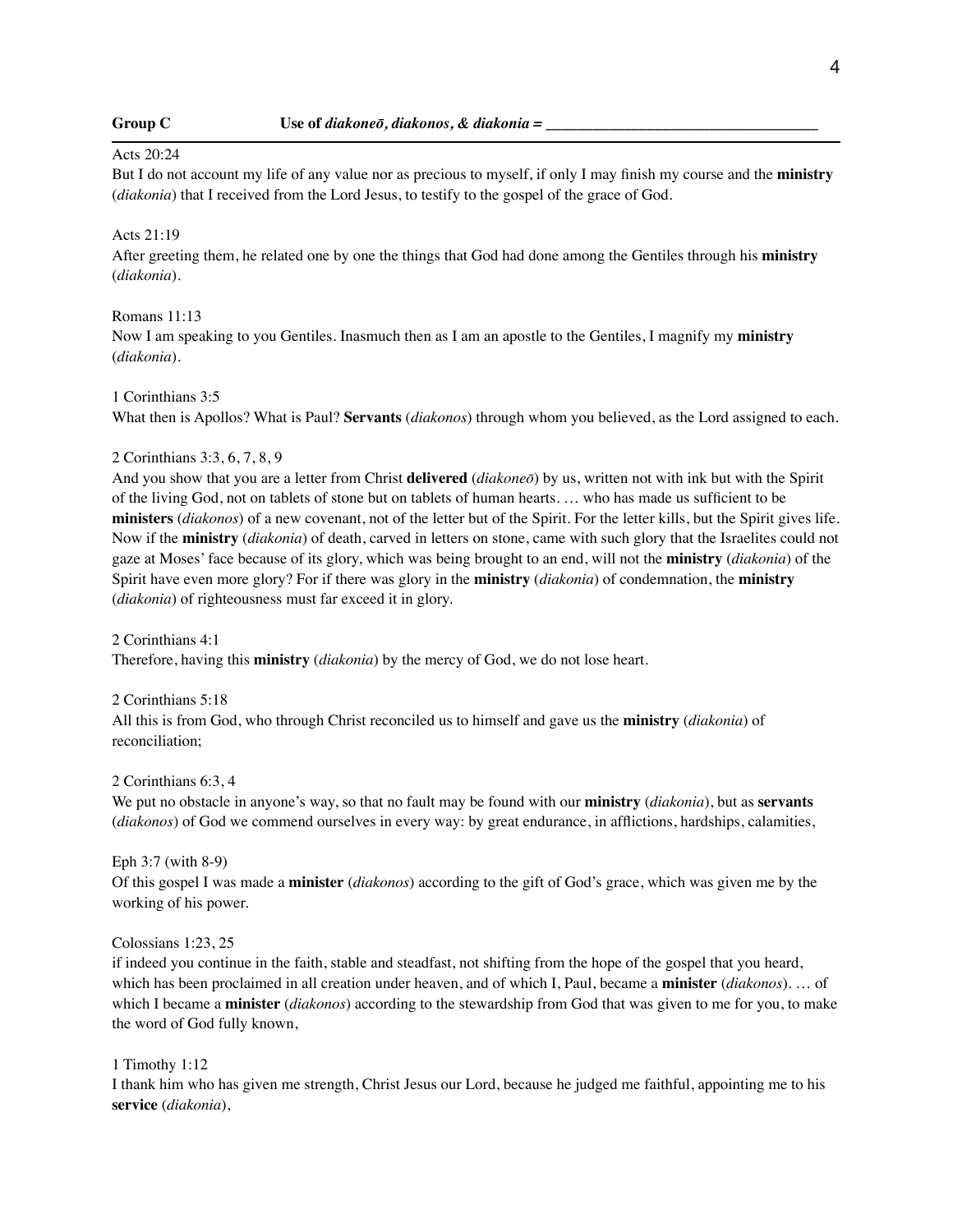#### Acts 19:22

And having sent into Macedonia two **of** his **helpers** (*diakonos*), Timothy and Erastus, he himself stayed in Asia for a while.

1 Corinthians 3:5 [duplicated]

What then is Apollos? What is Paul? **Servants** (*diakonos*) through whom you believed, as the Lord assigned to each.

Ephesians 6:21

So that you also may know how I am and what I am doing, Tychicus the beloved brother and faithful **minister** (*diakonos*) in the Lord will tell you everything.

Colossians 1:7

just as you learned it from Epaphras our beloved fellow servant. He is a faithful **minister** (*diakonos*) of Christ on your behalf

Colossians 4:7

Tychicus will tell you all about my activities. He is a beloved brother and faithful **minister** (*diakonos*) and fellow servant in the Lord.

Colossians 4:17

And say to Archippus, "See that you fulfill the **ministry** (*diakonia*) that you have received in the Lord."

1 Thess 3:2 [Note: Some manuscripts use diakonos (majority sunergos)] "and we sent Timothy, our brother and God's **coworker** in the gospel of Christ, to establish and exhort you in your faith"

1 Timothy 4:6

If you put these things before the brothers, you {Timothy} will be a good **servant** (*diakonos*) of Christ Jesus, being trained in the words of the faith and of the good doctrine that you have followed.

2 Timothy 1:18

may the Lord grant him to find mercy from the Lord on that day!—and you well know all **the service he** {Onesiphorus} **rendered** (*diakonos*) at Ephesus.

2 Timothy 4:5

As for you {Timothy}, always be sober-minded, endure suffering, do the work of an evangelist, fulfill your **ministry** (*diakonia*).

2 Timothy 4:11 Luke alone is with me. Get Mark and bring him with you, for he is very useful to me for **ministry** (*diakonia*).

Philemon 13

I would have been glad to keep him with me, in order that **he {**Onesimus**} might serve** (*diakonos*) me on your behalf during my imprisonment for the gospel,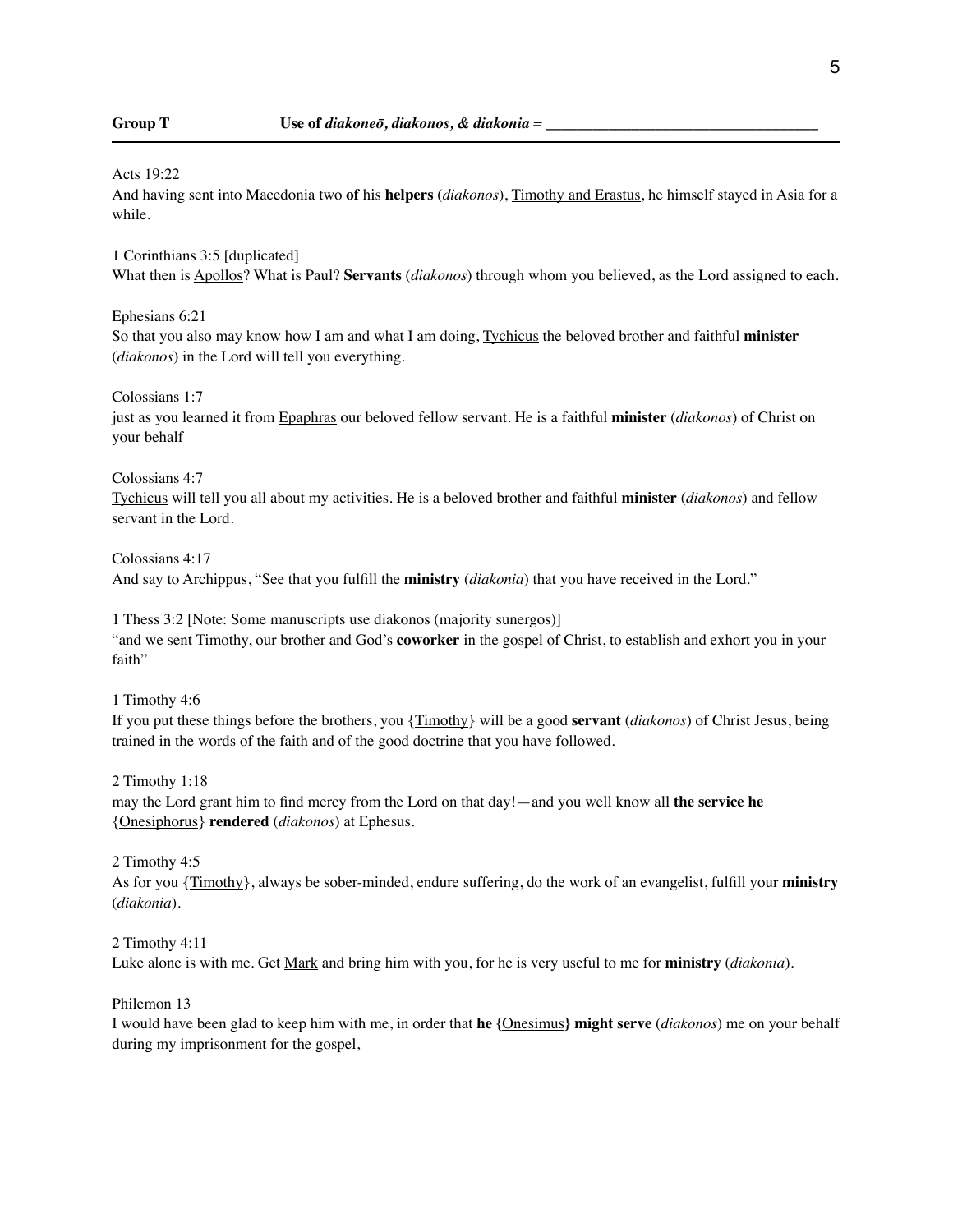#### Acts 6:1

Now in these days when the disciples were increasing in number, a complaint by the Hellenists arose against the Hebrews because their widows were being neglected in the daily **distribution** (*diakonia*).

# Acts 11:29

So the disciples determined, every one according to his ability, to send **relief** (*diakonia*) to the brothers living in Judea.

### Acts 12:25

And Barnabas and Saul returned from Jerusalem when they had completed their **service** (*diakonia*), bringing with them John, whose other name was Mark.

# Acts 21:19 [duplicated]

After greeting them, he related one by one the things that God had done among the Gentiles through his {Paul's} **ministry** (*diakonia*).

## Romans 15:25, 31

At present, however, I am going to Jerusalem **bringing aid** (*diakoneō*) to the saints. … that I may be delivered from the unbelievers in Judea, and that my **service** (*diakonia*) for Jerusalem may be acceptable to the saints,

#### Romans 16:1

I commend to you our sister Phoebe, a **servant** (*diakonos*) of the church at Cenchreae,

Paul commends the Roman believers to welcome Phoebe, a *diakonos* of the church at Cenchrea. Which type of *diakonos*? There are no contextual clues to suggest she was a "table" or "domestic" deacon. Rather, having traveled from Cenchrea to Rome, Paul exhorts them to receive her, implying she bore something to deliver. Phoebe was a representative traveling with a message from her home church, or a message of support of Paul's intended plans (see Romans 15:17-29), or as some scholars think, as the courier of the letter to the Romans.

1 Corinthians 16:15

Now I urge you, brothers—you know that the household of Stephanas were the first converts in Achaia, and that they have devoted themselves to the **service** (*diakonia*) of the saints—

#### 2 Corinthians 8:4, 19, 20

begging us earnestly for the favor of taking part in the **relief** (*diakonia*) of the saints— … And not only that, but he has been appointed by the churches to travel with us as we carry out this act of grace **that is being ministered** (*diakoneō*) by us, for the glory of the Lord himself and to show our good will. We take this course so that no one should blame us about this generous gift **that is being administered** (*diakoneō*) by us,

#### 2 Corinthians 9:1, 12, 13

Now it is superfluous for me to write to you about the **ministry** (*diakonia*) for the saints, … For the **ministry** (*diakonia*) of this service is not only supplying the needs of the saints but is also overflowing in many thanksgivings to God. By their approval of this **service** (*diakonia*), they will glorify God because of your submission that comes from your confession of the gospel of Christ, and the generosity of your contribution for them and for all others,

#### 2 Corinthians 11:8

I robbed other churches by accepting support from them in order **to serve** (*diakonia*) you.